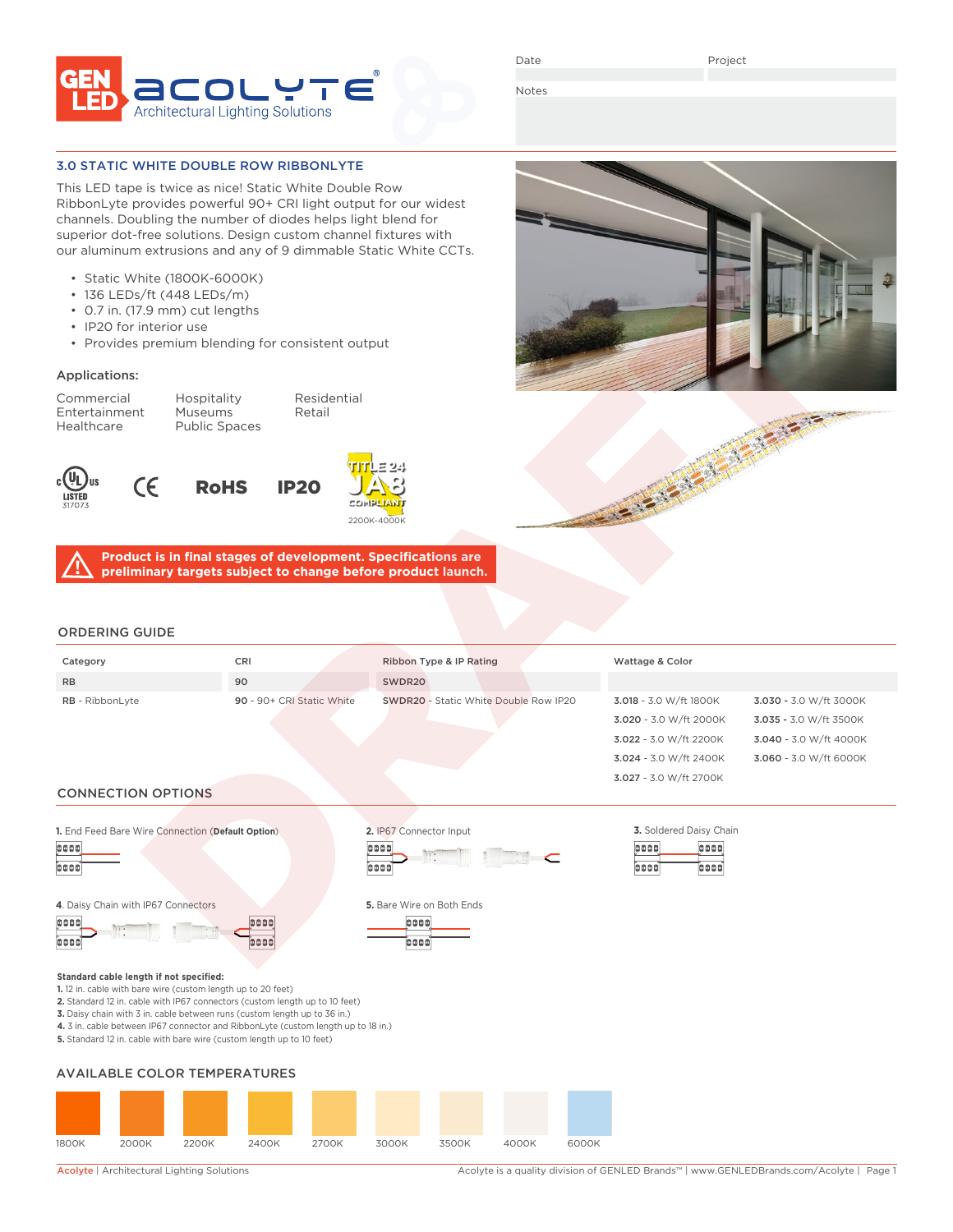

### SPECIFICATIONS / DIAGRAM / USAGE GUIDELINES

|                                          |                                     |                                     |                                     |                                     | <b>3.0 STATIC WHITE DOUBLE ROW RIBBONLYTE</b>                                                                                                                          |                                      |                                      |                                                                                |                                      |
|------------------------------------------|-------------------------------------|-------------------------------------|-------------------------------------|-------------------------------------|------------------------------------------------------------------------------------------------------------------------------------------------------------------------|--------------------------------------|--------------------------------------|--------------------------------------------------------------------------------|--------------------------------------|
| <b>Operating Voltage</b>                 |                                     |                                     |                                     |                                     | 24 V                                                                                                                                                                   |                                      |                                      |                                                                                |                                      |
| <b>Power Consumption</b>                 |                                     |                                     |                                     |                                     | 3.0 W/ft (9.8 W/m)                                                                                                                                                     |                                      |                                      |                                                                                |                                      |
| Current (mA) - 24V                       |                                     |                                     |                                     |                                     | 124.8 mA/ft (409.2 mA/m)                                                                                                                                               |                                      |                                      |                                                                                |                                      |
| <b>LED Pitch</b>                         |                                     |                                     |                                     |                                     | 136 LEDs/ft (448 LEDs/m)                                                                                                                                               |                                      |                                      |                                                                                |                                      |
| <b>Protection Rating</b>                 |                                     |                                     |                                     |                                     | IP <sub>20</sub>                                                                                                                                                       |                                      |                                      |                                                                                |                                      |
| Dimming/Control                          |                                     |                                     |                                     |                                     | MLV / 0-10 Volt / Lutron Hi-lume 1% dimming & Hi-lume Premier 0.1% L3D0 LED drivers / Lutron VIVE code compliance available / ELV / DALI                               |                                      |                                      |                                                                                |                                      |
| <b>Operating Temperature</b>             |                                     |                                     |                                     |                                     | -22° F to 140° F (-30° C to 60° C)                                                                                                                                     |                                      |                                      |                                                                                |                                      |
| <b>Colors Temperatures</b>               | 1800K                               | 2000K                               | 2200K                               | 2400K                               | 2700K                                                                                                                                                                  | 3000K                                | 3500K                                | 4000K                                                                          | 6000K                                |
| MacAdam's Ellipses (SDCM)                |                                     |                                     |                                     |                                     | 2-Step Binning                                                                                                                                                         |                                      |                                      |                                                                                |                                      |
| Lumens                                   | 202 lm/ft<br>$(663 \, \text{Im/m})$ | 238 lm/ft<br>$(780 \, \text{Im/m})$ | 261 lm/ft<br>$(856 \, \text{Im/m})$ | 271 lm/ft<br>$(888 \, \text{Im/m})$ | 307 lm/ft<br>$(1007 \, \text{Im/m})$                                                                                                                                   | 322 lm/ft<br>$(1055 \, \text{Im/m})$ | 331 lm/ft<br>$(1086 \, \text{Im/m})$ | 324 lm/ft<br>$(1063 \, \text{Im/m})$                                           | 319 lm/ft<br>$(1047 \, \text{Im/m})$ |
| <b>Binning Tolerance</b>                 |                                     |                                     |                                     |                                     | $+/- 100K$                                                                                                                                                             |                                      |                                      |                                                                                |                                      |
| LED Beam Angle                           |                                     |                                     |                                     |                                     | 120°                                                                                                                                                                   |                                      |                                      |                                                                                |                                      |
| Lamp Life                                |                                     |                                     |                                     |                                     | 50,000 Hrs                                                                                                                                                             |                                      |                                      |                                                                                |                                      |
| <b>Cuttable Length</b>                   |                                     |                                     |                                     |                                     | 0.7 in (17.9 mm)                                                                                                                                                       |                                      |                                      |                                                                                |                                      |
| CRI - All Color Temp.                    |                                     |                                     |                                     |                                     | 90+ CRI                                                                                                                                                                |                                      |                                      |                                                                                |                                      |
| Lumens/Watt                              | 67.3 lm/W                           | 79.3 lm/W                           | 120.3 lm/W                          | 90.3 lm/W                           | 102.3 lm/W                                                                                                                                                             | 107.3 lm/W                           | 110.3 lm/W                           | 108 lm/W                                                                       | 106.3 lm/W                           |
| <b>Constant Voltage</b>                  |                                     |                                     |                                     |                                     | $\checkmark$                                                                                                                                                           |                                      |                                      |                                                                                |                                      |
| Certifications                           |                                     |                                     |                                     |                                     | UL 2108 Issued: 2016/06/17 Ed: 1 Rev: 2021/10/16 Low Voltage Lighting Systems.<br>CSA C22.2 No. 250.0, General Requirements for Luminaires.<br>ROHS compliant UL 2108. |                                      |                                      |                                                                                |                                      |
| Warranty                                 |                                     |                                     |                                     |                                     | 6 years                                                                                                                                                                |                                      |                                      |                                                                                |                                      |
|                                          |                                     |                                     |                                     |                                     |                                                                                                                                                                        |                                      |                                      |                                                                                |                                      |
|                                          |                                     |                                     |                                     |                                     |                                                                                                                                                                        |                                      |                                      |                                                                                |                                      |
| <b>Top View</b><br><b>24V DIMENSIONS</b> |                                     |                                     |                                     |                                     |                                                                                                                                                                        | <b>Side View</b>                     |                                      | <b>Dimensions</b>                                                              |                                      |
| 0000<br>IP <sub>20</sub><br>0000         | CUTTABLE EVERY: 0.7 in (17.9 mm)    |                                     |                                     |                                     |                                                                                                                                                                        |                                      |                                      | Width 0.94 in (24 mm)<br>Max Length XXX ft (XXX m)<br>Height 0.06 in (1.45 mm) |                                      |

- When installing this product take into account the surface temperature of the material this product is mounted to. Many building surfaces which are exposed to direct sunlight exceed the 140 °F (60 °C) maximum that our product is rated for. High risk locations like this should be avoided.
- Please refer to our RibbonLyte Proper Use Guide in our *Application Guide* for more information. Available for download at www.GENLEDBrands.com/Acolyte.
- Compatible with a wide variety of control products including the entire line of Lutron dimming systems.
- For use with Acolyte drivers, 0-10V dimming modules and interface controllers (DMXINF models).
- Use with non-Acolyte supplied drivers is not supported or warrantied.
- Due to the nature of the product, RibbonLyte cuttable lengths are generally longer or shorter than the customer requested length. Unless specified, RibbonLyte is factory cut at the shorter cuttable point.
- We reserve the right to make changes to product lineup, specifications, design and finishes at any time without notice.

Acolyte does not warrant or represent that the information is free from errors or omission. The information may change without notice and Acolyte is not in any way liable for the accuracy of any information printed and stored or in any way interpreted or used.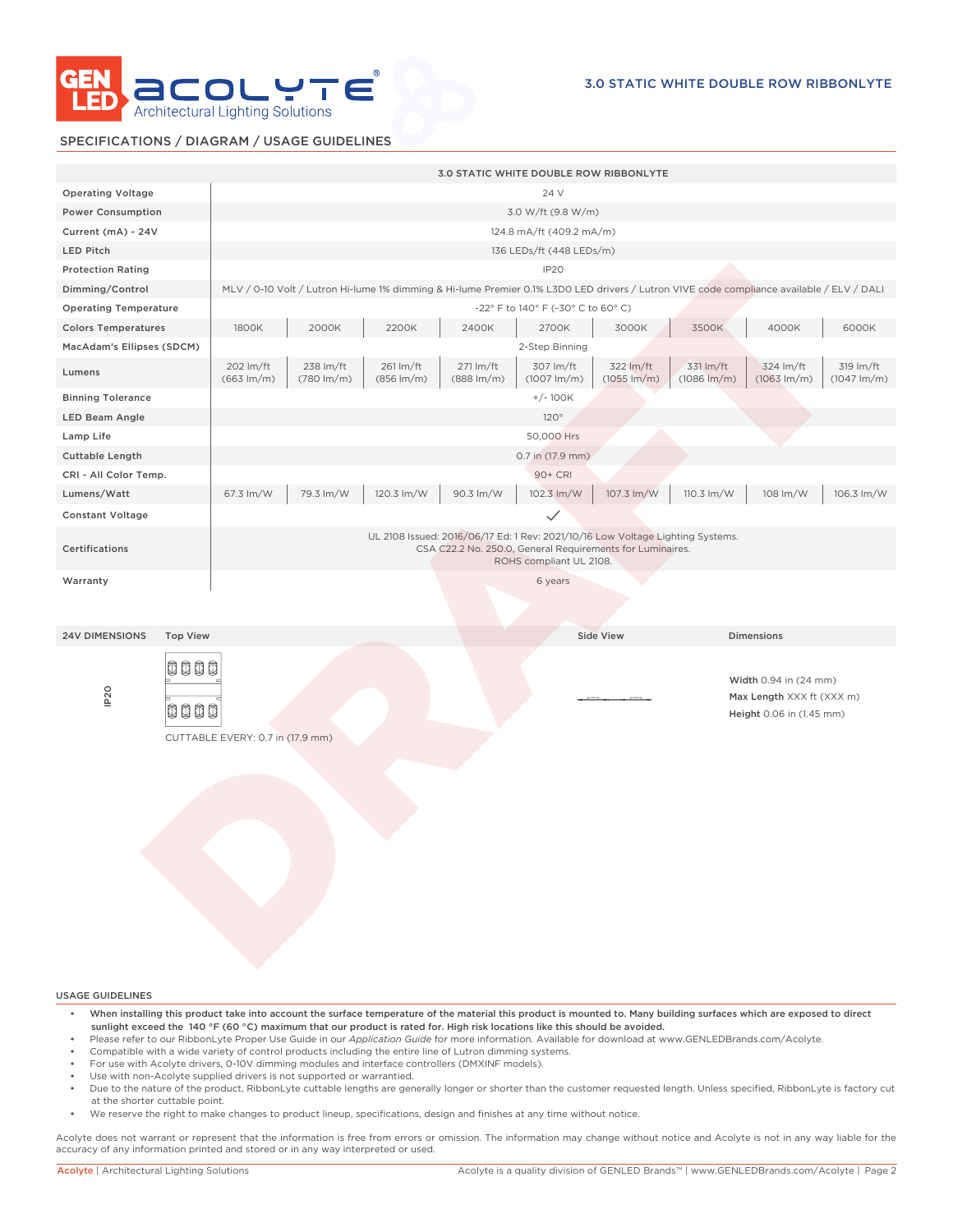

# CHANNEL COMPATIBILITY / CHANNEL OPTIONS

| CHANNEL                   | <b>IP20</b>  | SURFACE MOUNTED CHANNELS                                                                                                                                                                                                                                                                            |  |
|---------------------------|--------------|-----------------------------------------------------------------------------------------------------------------------------------------------------------------------------------------------------------------------------------------------------------------------------------------------------|--|
| AC1                       |              | LENS OPTIONS: C - Clear F - Frosted K - Black M - Milky NP - Narrow Prismatic WP - Wide Prismatic RM - Round Milky SM - Square Milky                                                                                                                                                                |  |
| AC <sub>2</sub>           |              |                                                                                                                                                                                                                                                                                                     |  |
| AC3                       |              |                                                                                                                                                                                                                                                                                                     |  |
| AC4                       |              |                                                                                                                                                                                                                                                                                                     |  |
| AC5                       |              |                                                                                                                                                                                                                                                                                                     |  |
| AC14                      |              |                                                                                                                                                                                                                                                                                                     |  |
| AP1                       |              | AS13<br>AS28<br>AS30<br>AS53                                                                                                                                                                                                                                                                        |  |
| AR1                       |              | RM, SM<br>M, NP, WP<br>C, M, K, RM, SM<br>M, NP, WP                                                                                                                                                                                                                                                 |  |
| AR <sub>2</sub>           |              |                                                                                                                                                                                                                                                                                                     |  |
| AR3                       |              |                                                                                                                                                                                                                                                                                                     |  |
| AR5                       |              | RECESSED CHANNELS                                                                                                                                                                                                                                                                                   |  |
| AR8                       |              | LENS OPTIONS: C - Clear F - Frosted K - Black M - Milky NP - Narrow Prismatic WP - Wide Prismatic RM - Round Milky SM - Square Milky                                                                                                                                                                |  |
| AR10                      |              |                                                                                                                                                                                                                                                                                                     |  |
| AR14                      |              |                                                                                                                                                                                                                                                                                                     |  |
| AR16                      |              |                                                                                                                                                                                                                                                                                                     |  |
| AR20                      |              |                                                                                                                                                                                                                                                                                                     |  |
| AR23                      |              |                                                                                                                                                                                                                                                                                                     |  |
| AR25                      |              |                                                                                                                                                                                                                                                                                                     |  |
| AR30                      |              | AR25<br>AR30<br>AR33<br>SC4<br>SC5                                                                                                                                                                                                                                                                  |  |
| AR33                      |              | M, K, RM, SM<br>M, K, RM, SM<br>C, M, K, RM, SM<br>C, M, K, RM, SM<br>M, NP, WP                                                                                                                                                                                                                     |  |
| AS1                       |              |                                                                                                                                                                                                                                                                                                     |  |
| AS <sub>2</sub>           |              |                                                                                                                                                                                                                                                                                                     |  |
| AS3                       |              |                                                                                                                                                                                                                                                                                                     |  |
| AS6                       |              |                                                                                                                                                                                                                                                                                                     |  |
| AS10                      |              |                                                                                                                                                                                                                                                                                                     |  |
| AS12                      |              |                                                                                                                                                                                                                                                                                                     |  |
| AS13                      | $\checkmark$ |                                                                                                                                                                                                                                                                                                     |  |
| AS14                      |              |                                                                                                                                                                                                                                                                                                     |  |
| AS16                      |              |                                                                                                                                                                                                                                                                                                     |  |
| AS20G                     |              |                                                                                                                                                                                                                                                                                                     |  |
| AS23                      |              |                                                                                                                                                                                                                                                                                                     |  |
| AS28                      |              |                                                                                                                                                                                                                                                                                                     |  |
| AS30                      |              |                                                                                                                                                                                                                                                                                                     |  |
| AS53                      |              |                                                                                                                                                                                                                                                                                                     |  |
| AT4                       |              |                                                                                                                                                                                                                                                                                                     |  |
| AT5                       |              |                                                                                                                                                                                                                                                                                                     |  |
| AT11                      |              |                                                                                                                                                                                                                                                                                                     |  |
| AW10                      |              |                                                                                                                                                                                                                                                                                                     |  |
| AW12                      |              |                                                                                                                                                                                                                                                                                                     |  |
| AW14                      |              |                                                                                                                                                                                                                                                                                                     |  |
| AW35                      |              |                                                                                                                                                                                                                                                                                                     |  |
| AW38                      |              |                                                                                                                                                                                                                                                                                                     |  |
| AW40                      |              |                                                                                                                                                                                                                                                                                                     |  |
| <b>B1</b>                 |              |                                                                                                                                                                                                                                                                                                     |  |
| <b>B2</b>                 |              |                                                                                                                                                                                                                                                                                                     |  |
| C <sub>22</sub>           |              |                                                                                                                                                                                                                                                                                                     |  |
| GL1                       |              |                                                                                                                                                                                                                                                                                                     |  |
| GL <sub>2</sub>           |              |                                                                                                                                                                                                                                                                                                     |  |
| ROUND                     |              |                                                                                                                                                                                                                                                                                                     |  |
| ROUND12                   |              |                                                                                                                                                                                                                                                                                                     |  |
| ROUND20                   |              |                                                                                                                                                                                                                                                                                                     |  |
| SC1                       |              |                                                                                                                                                                                                                                                                                                     |  |
| SC <sub>2</sub>           |              |                                                                                                                                                                                                                                                                                                     |  |
| SC3                       |              |                                                                                                                                                                                                                                                                                                     |  |
| SC4                       |              |                                                                                                                                                                                                                                                                                                     |  |
| SC <sub>5</sub>           |              |                                                                                                                                                                                                                                                                                                     |  |
| SC6                       |              |                                                                                                                                                                                                                                                                                                     |  |
| SC-CORNER1                |              |                                                                                                                                                                                                                                                                                                     |  |
| SC-CORNER2<br><b>ST10</b> |              | <b>DISCLAIMER</b>                                                                                                                                                                                                                                                                                   |  |
| W31                       |              |                                                                                                                                                                                                                                                                                                     |  |
| <b>WH35</b>               |              | When installing this product take into account the surface temperature of the material this product is mounted to. Many building surfaces which<br>are exposed to direct sunlight exceed the 140 °F (60 °C) maximum that our product is rated for. High risk locations like this should be avoided. |  |
|                           |              |                                                                                                                                                                                                                                                                                                     |  |